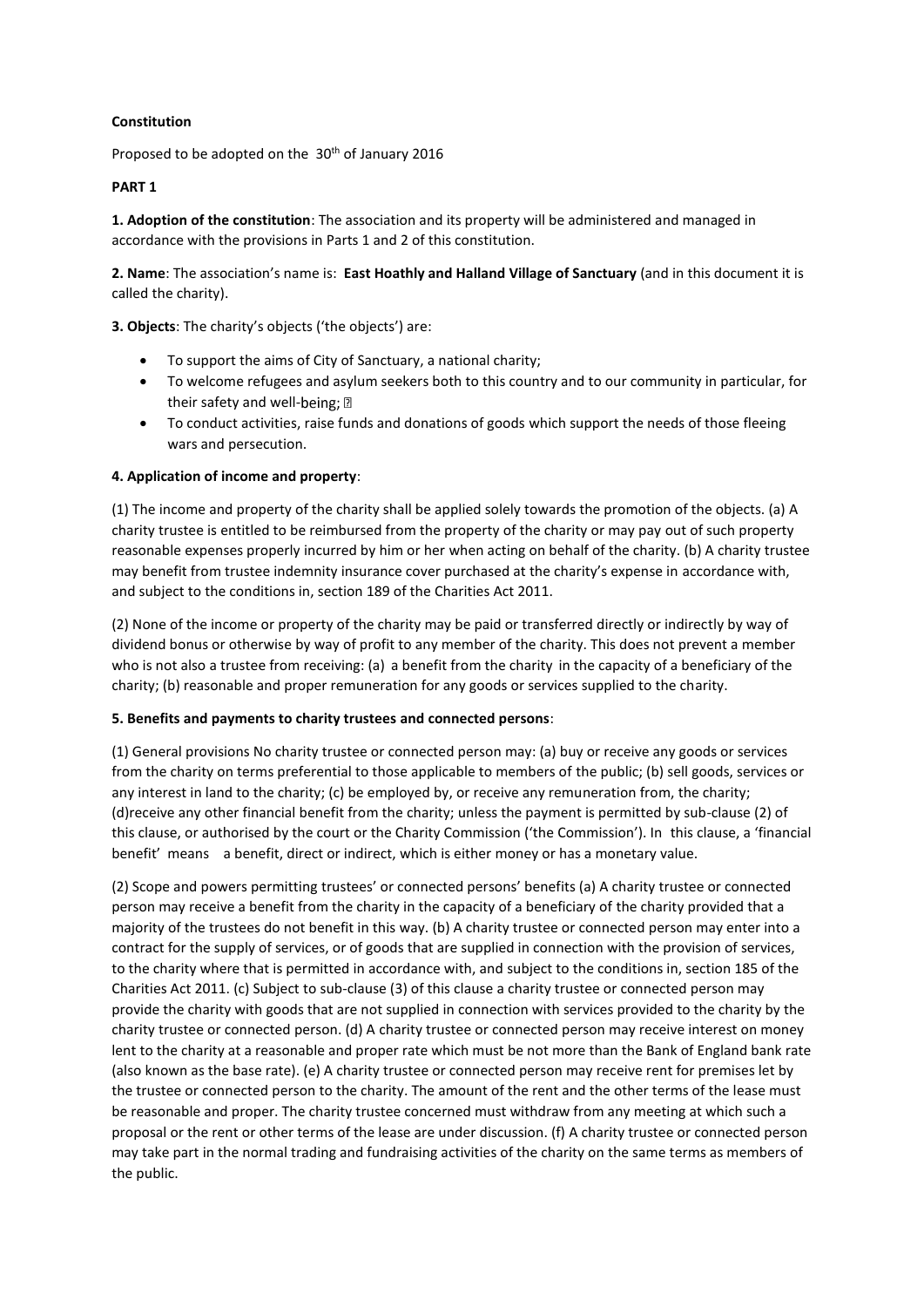(3) Payment for supply of goods only – controls: The charity and its charity trustees may only rely upon the authority provided by sub-clause 2(c) of this clause if each of the following conditions is satisfied: (a) The amount or maximum amount of the payment for the goods is set out in an agreement in writing between the charity and the charity trustee or connected person supplying the goods ('the supplier') under which the supplier is to supply the goods in question to or on behalf of the charity. (b) Theamount or maximum amount of the payment for the goods does not exceed what is reasonable in the circumstances for the supply of the goods in question. (c) The other charity trustees are satisfied that it is in the best interests of the charity to contract with the supplier rather than with someone who is not a charity trustee or connected person. In reaching that decision the charity trustees must balance the advantage of contracting with a charity trustee or connected person against the disadvantages of doing so. (d) The supplier is absent from the part of any meeting at which there is discussion of the proposal to enter into a contract or arrangement with him or her or it with regard to the supply of goods to the charity. (e) The supplier does not vote on any such matter and is not to be counted when calculating whether a quorum of charity trustees is present at the meeting. (f) The reason for their decision is recorded by the charity trustees in the minute book. (g) A majority of the charity trustees then in office are not in receipt of remuneration or payments authorised by clause 5.

(4) In sub-clauses (2) and (3) of this clause: (a) 'the charity' includes any company in which the charity: (i) holds more than 50% of the shares; or (ii) controls more than 50% of the voting rights attached to the shares; or (iii) has the right to appoint one or more trustees to the board of the company. (b) 'connected person' includes any person within the definition set out in clause 34 (Interpretation).

**6. Dissolution** (1) If the members resolve to dissolve the charity the trustees will remain in office as charity trustees and be responsible for winding up the affairs of the charity in accordance with this clause. (2) The trustees must collect in all the assets of the charity and must pay or make provision for all the liabilities of the charity. (3) The trustees must apply any remaining property or money: (a) directly for the objects; (b) by transfer to any charity or charities for purposes the same as or similar to the charity; (c) in such other manner as the Charity Commission for England and Wales ('the Commission') may approve in writing in advance. (4) The members may pass a resolution before or at the same time as the resolution to dissolve the charity specifying the manner in which the trustees are to apply the remaining property or assets of the charity and the trustees must comply with the resolution if it is consistent with paragraphs (a)  $-$  (c) inclusive in sub-clause (3) above. (5) In no circumstances shall the net assets of the charity be paid to or distributed among the members of the charity (except to a member that is itself a charity). (6) The trustees must notify the Commission promptly that the charity has been dissolved. If the trustees are obliged to send the charity's accounts to the Commission for the accounting period which ended before its dissolution, they must send the Commission the charity's final accounts.

**7. Amendment of constitution** (1) The charity may amend any provision contained in Part 1 of this constitution provided that: (a) no amendment may be made that would have the effect of making the charity cease to be a charity at law; (b) no amendment may be made to alter the objects if the change would undermine or work against the previous objects of the charity; (c) no amendment may be made to clauses 4 or 5 without the prior written consent of the Commission; (d) any resolution to amend a provision of Part 1 of this constitution is passed by not less than two thirds of the members present and voting at a general meeting. (2) Any provision contained in Part 2 of this constitution may be amended, provided that any such amendment is made by resolution passed by a simple majority of the members present and voting at a general meeting. (3) A copy of any resolution amending this constitution shall be sent to the Commission within twenty one days of it being passed.

### **Part 2**

**8. Membership**: (1) Membership is open to individuals over eighteen or organisations who are approved by the trustees. (2) (a) The trustees may only refuse an application for membership if, acting reasonably and properly, they consider it to be in the best interests of the charity to refuse the application. (b) The trustees must inform the applicant in writing of the reasons for the refusal within twenty-one days of the decision. (c) The trustees must consider any written representations the applicant may make about the decision. The trustees' decision following any written representations must be notified to the applicant in writing but shall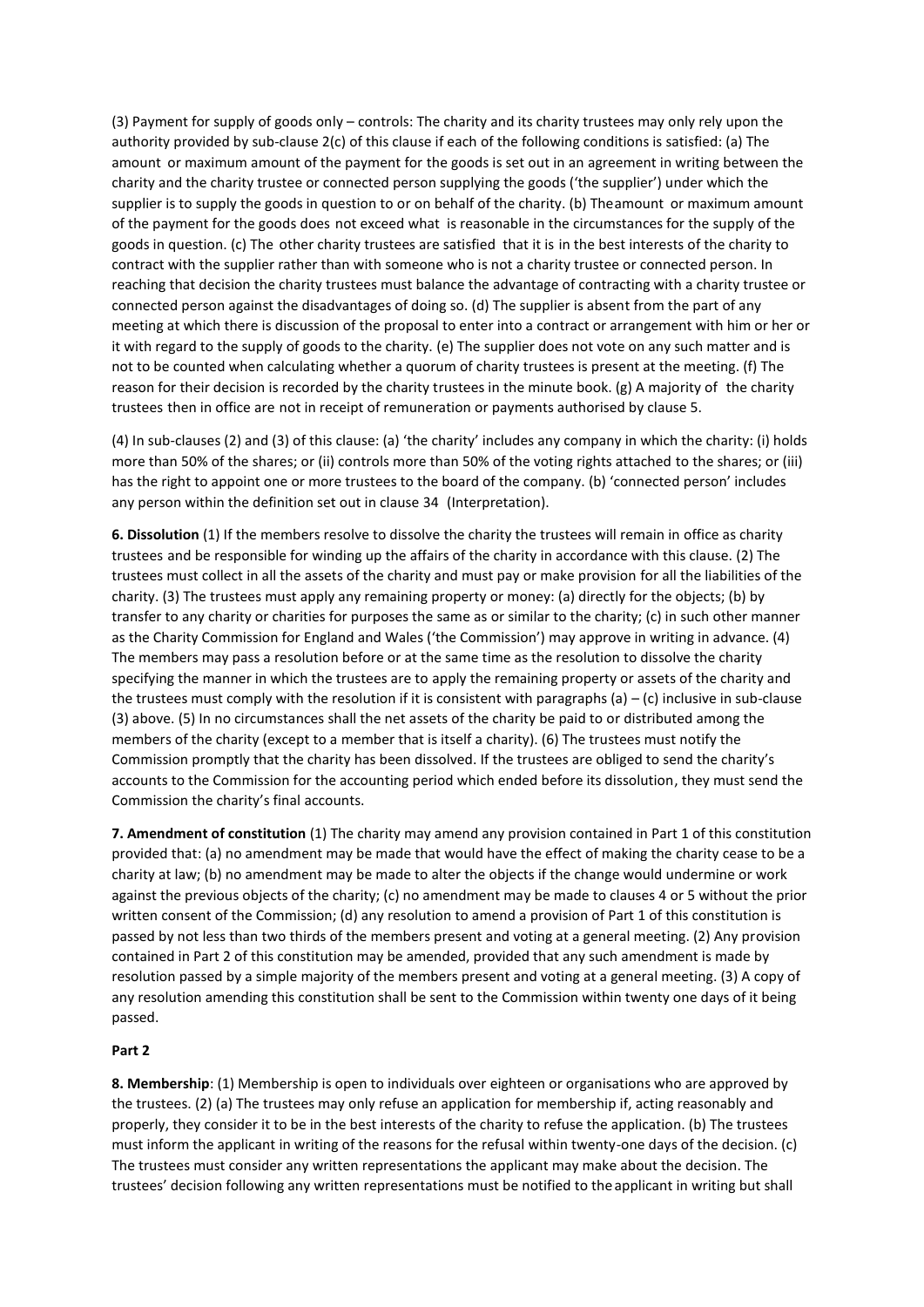be final. (3) Membership is not transferable to anyone else. (4) The trustees must keep a register of names and addresses of the members which must be made available to any member upon request.

**9. Termination of membership**: Membership is terminated if: (1) the member dies or, if it is an organisation, ceases to exist; (2) the member resigns by written notice to the charity unless, after the resignation, there would be less than two members; (3) any sum due from the member to the charity is not paid in full within six months of it falling due; (4) the member is removed from membership by a resolution of the trustees that it is in the best interests of the charity that his or her membership is terminated. A resolution to remove a member from membership may only be passed if: (a) the member has been given at least twenty one days' notice in writing of the meeting of the trustees at which the resolution will be proposed and the reasons why it is to be proposed; (b) the member or, at the option of the member, the member's representative (who need not be a member of the charity) has been allowed to make representations to the meeting.

**10. General meetings**: (1) The charity must hold a general meeting within twelve months of the date of the adoption of this constitution. (2) An annual general meeting must be held in each subsequent year and not more than fifteenmonths may elapse between successive annual general meetings. (3) All general meetings other than annual general meetings shall be called special general meetings. (4) The trustees may call a special general meeting at any time. (5) The trustees must call a special general meeting if requested to do so in writing by at least ten members or one tenth of the membership, whichever is the greater. The request must state the nature of the business that is to be discussed. If the trustees fail to hold the meeting within twentyeight days of the request, the members may proceed to call a special general meeting but in doing so they must comply with the provisions of this constitution.

**11. Notice**: (1) The minimum period of notice required to hold any general meeting of the charity is fourteen clear days from the date on which the notice is deemed to have been given. (2) A general meeting may be called by shorter notice, if it is so agreed by all the members entitled to attend and vote. (3) The notice must specify the date, time and place of the meeting and the general nature of the business to be transacted. If the meeting is to be an annual general meeting, the notice must say so. (4) The notice must be given to all the members and to the trustees.

**12. Quorum**: (1) No business shall be transacted at any general meeting unless a quorum is present. (2) A quorum is: (a) 3 members entitled to vote upon the business to be conducted at the meeting; or (b) one tenth of the total membership at the time, whichever is the greater. (3) The authorised representative of a member organisation shall be counted in the quorum. (4) If: (a) a quorum is not present within half an hour from the time appointed for the meeting; or (b) during a meeting a quorum ceases to be present, the meeting shall be adjourned to such time and place as the trustees shall determine. (5) The trustees must re-convene the meeting and must give at least seven clear days' notice of the re-convened meeting stating the date time and place of the meeting. (6) If no quorum is present at the re-convened meeting within fifteen minutes of the time specified for the start of the meeting the members present at that time shall constitute the quorum for that meeting.

**13. Chair**: (1) General meetings shall be chaired by the person who has been elected as Chair. (2) If there is no such person or he or she is not present within fifteenminutes of the time appointed for the meeting a trustee nominated by the trustees shall chair the meeting. (3) If there is only one trustee present and willing to act, he or she shall chair the meeting. (4) If no trustee is present and willing to chair the meeting within fifteen minutes after the time appointed for holding it, the members present and entitled to vote must choose one of their number to chair the meeting.

**14. Adjournments**: (1) The members present at a meeting may resolve that the meeting shall be adjourned. (2) The person who is chairing the meeting must decide the date time and place at which meeting is to be reconvened unless those details are specified in the resolution. (3) No business shall be conducted at an adjourned meeting unless it could properly have been conducted at the meeting had the adjournment not taken place. (4) If a meeting is adjourned by a resolution of the members for more than seven days, at least seven clear days' notice shall be given of the re-convened meeting stating the date time and place of the meeting.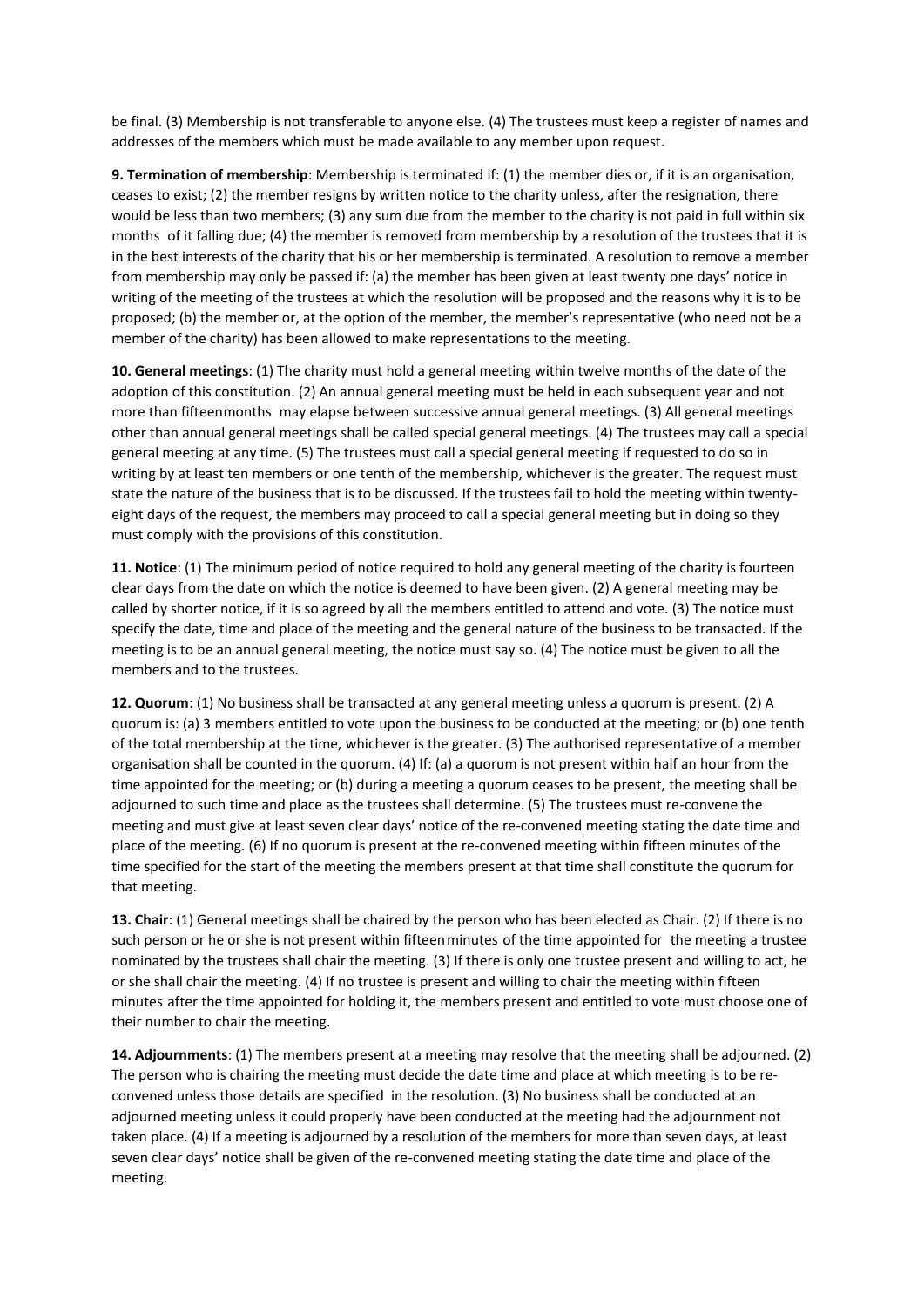**15. Votes**: (1) Each member shall have one vote but if there is an equality of votes the person who is chairing the meeting shall have a casting vote in addition to any other vote he or she may have. (2) A resolution in writing signed by each member (or in the case of a member that is an organisation, by its authorised representative) who would have been entitled to vote upon it had it been proposed at a general meeting shall be effective. It may comprise several copies each signed by or on behalf of one or more members.

**16. Representatives of other bodies**: (1) Any organisation that is a member of the charity may nominate any person to act as its representative at any meeting of the charity. (2) The organisation must give written notice to the charity of the name of its representative. The nominee shall not be entitled to represent the organisation at any meeting unless the notice has been received by the charity. The nominee may continue to represent the organisation until written notice to the contrary is received by the charity. (3) Any notice given to the charity will be conclusive evidence that the nominee is entitled to represent the organisation or that his or her authority has been revoked. The charity shall not be required to consider whether the nominee has been properly appointed by the organisation.

**17. Officers and trustees**: (1) The charity and its property shall be managed and administered by a committee comprising the officers and other members elected in accordance with this constitution.The officers and other members of the committee shall be the trustees of the Charity and in this constitution are together called 'the trustees'. (2) The charity shall have the following officers: (a) A chair, (b) A secretary, (c) A treasurer. (3) A trustee must be a member of the charity or the nominated representative of an organisation that is a member of the charity. (4) No one may be appointed a trustee if he or she would be disqualified from acting under the provisions of clause 20. (5) The number of trustees shall be not less than three but (unless otherwise determined by a resolution of the charity in general meeting) shall not be subject to any maximum. (6) The first trustees (including officers) shall be those persons elected as trustees and officers at the meeting at which this constitution is adopted. (7) A trustee may not appoint anyone to act on his or her behalf at meetings of the trustees.

**18. Appointment of trustees**: (1) The charity in general meeting shall elect the officers and the other trustees. (2) The trustees may appoint any person who is willing to act as a trustee. Subject to sub-clause 5(b) of this clause, they may also appoint trustees to act as officers. (3) Each of the trustees shall retire with effect from the conclusion of the annual general meeting next after his or her appointment but shall be eligible for reelection at that annual general meeting. (4) No-one may be elected a trustee or an officer at any annual general meeting unless prior to the meeting the charity is given a notice that: (a) is signed by a member entitled to vote at the meeting; (b) states the member's intention to propose the appointment of a person as a trustee or as an officer; (c) is signed by the person who is to be proposed to show his or her willingness to be appointed. (5) (a) The appointment of a trustee, whether by the charity in general meeting or by the other trustees, must not cause the number of trustees to exceed any number fixed in accordance with this constitution as the maximum number of trustees. (b) The trustees may not appoint a person to be an officer if a person has already been elected or appointed to that office and has not vacated the office.

**19. Powers of trustees** (1) The trustees must manage the business of the charity and have the following powers in order to further the objects (but not for any other purpose): (a) to raise funds. In doing so, the trustees must not undertake any taxable permanent trading activity and must comply with any relevant statutory regulations; (b) to buy, take on lease or in exchange, hire or otherwise acquire any property and to maintain and equip it for use; (c) to sell, lease or otherwise dispose of all or any part of the property belonging to the charity. In exercising this power, the trustees must comply as appropriate with sections 117 - 122 of the Charities Act 2011; (d) to borrow money and to charge the whole or any part of the property belonging to the charity as security for repayment of the money borrowed. The trustees must comply as appropriate with sections 124 - 126 of the Charities Act 2011, if they intend to mortgage land; (e) to cooperate with other charities, voluntary bodies and statutory authorities and to exchange information and advice with them; (f) to establish or support any charitable trusts, associations or institutions formed for any of the charitable purposes included in the objects; (g) to acquire, merge with or enter into any partnership or joint venture arrangement with any other charity formed for any of the objects; (h) to set aside income as a reserve against future expenditure but only in accordance with a written policy about reserves; (i) to obtain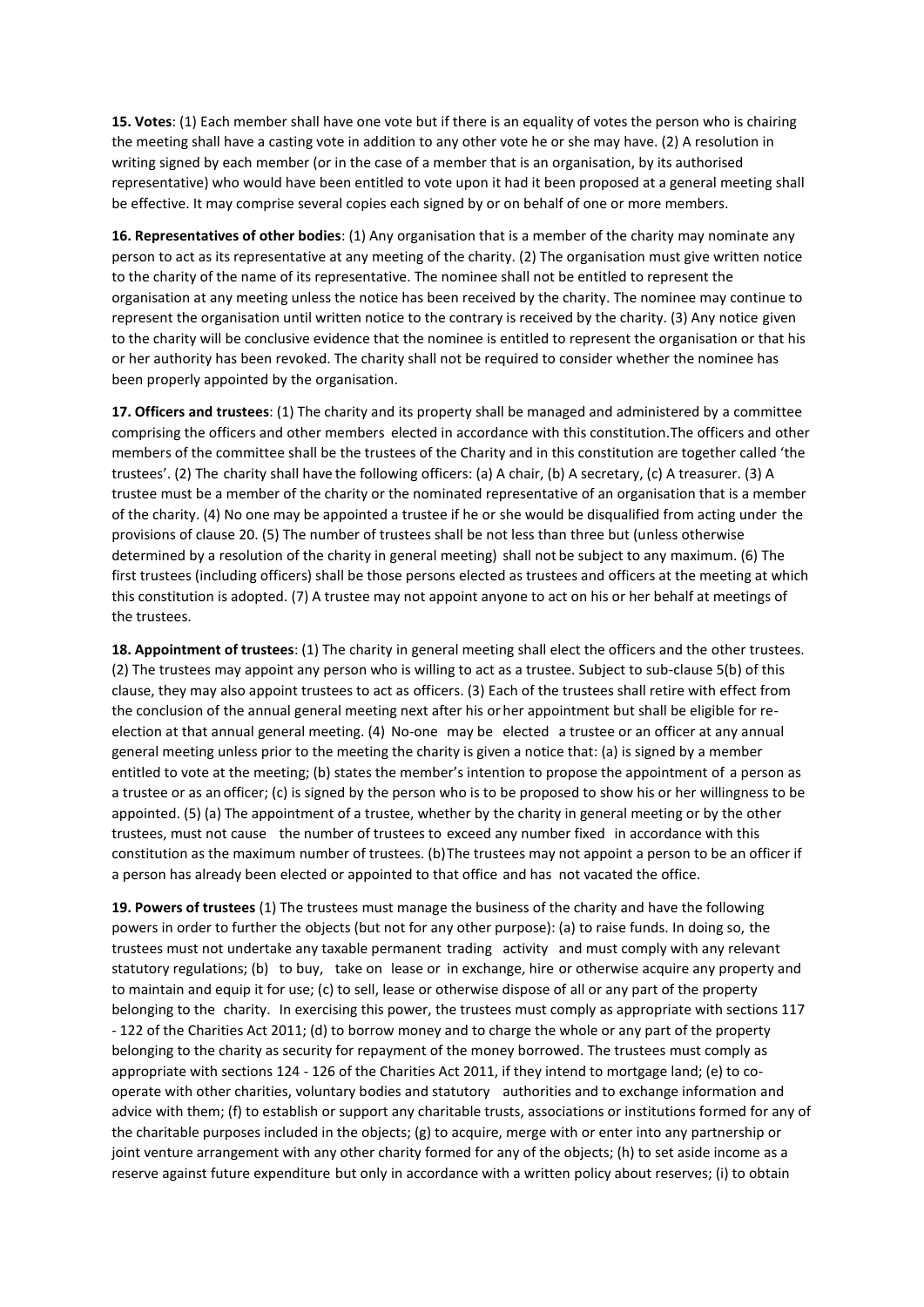and pay for such goods and services as are necessary for carrying out the work of the charity; (j) to open and operate such bank and other accounts as the trustees consider necessary and to invest funds and to delegate the management of funds in the same manner and subject to the same conditions as the trustees of a trust are permitted to do by the Trustee Act 2000; (k) to do all such other lawful things as are necessary for the achievement of the objects. (2) No alteration of this constitution or any special resolution shall have retrospective effect to invalidate any prior act of the trustees. (3) Any meeting of trustees at which a quorum is present at the time the relevant decision is made may exercise all the powers exercisable by the trustees.

**20. Disqualification and removal of trustees**: A trustee shall cease to hold office if he or she: (1) is disqualified from acting as a trustee by virtue of sections 178 and 179 of the Charities Act 2011 (or any statutory reenactment or modification of that provision); (2) ceases to be a member of the charity; (3) in the written opinion, given to the charity, of a registered medical practitioner treating that person, has become physically or mentally incapable of acting as a trustee and may remain so for more than three months; (4) resigns as a trustee by notice to the charity (but only if at least two trustees will remain in office when the notice of resignation is to take effect); or (5) is absent without the permission of the trustees from all their meetings held within a period of six consecutive months and the trustees resolve that his or her office be vacated.

**21. Proceedings of trustees**: (1) The trustees may regulate their proceedings as they think fit, subject to the provisions of this constitution. (2) Any trustee may call a meeting of the trustees. (3) The secretary must call a meeting of the trustees if requested to do so by a trustee. (4) Questions arising at a meeting must be decided by a majority of votes. (5) In the case of an equality of votes, the person who chairs the meeting shall have a second or casting vote. (6) No decision may be made by a meeting of the trustees unless a quorum is present at the time the decision is purported to be made. (7) The quorum shall be two or the number nearest to onethird of the total number of trustees, whichever is the greater or such larger number as may be decided from time to time by the trustees. (8) A trustee shall not be counted in the quorum present when any decision is made about a matter upon which that trustee is not entitled to vote. (9) If the number of trustees is less than the number fixed as the quorum, the continuing trustees or trustee may act only for the purpose of filling vacancies or of calling a general meeting. (10) The person elected as the Chair shall chair meetings of the trustees. (11) If the Chair is unwilling to preside or is not present within ten minutes after the time appointed for the meeting, the trustees present may appoint one of their number to chair that meeting. (12) The person appointed to chair meetings of the trustees shall have no functions or powers except those conferred by this constitution or delegated to him or her in writing by the trustees. (13) A resolution in writing signed by all the trustees entitled to receive notice of a meeting of trustees or of a committee of trustees and to vote upon the resolution shall be as valid and effectual as if it had been passed at a meeting of the trustees or (as the case may be) a committee of trustees duly convened and held. (14) The resolution in writing may comprise several documents containing the text of the resolution in like form each signed by one or more trustees.

**22. Conflicts of interests and conflicts of loyalties**: A charity trustee must: (1) declare the nature and extent of any interest, direct or indirect, which he or she has in a proposed transaction or arrangement with the charity or in any transaction or arrangement entered into by the charity which has not been previously declared; and (2) absent himself or herself from any discussions of the charity trustees in which it is possible that a conflict will arisebetween his or her duty to act solely in the interests of the charity and any personal interest (including but not limited to any personal financial interest). Any charity trustee absenting himself or herself from any discussions in accordance with this clause must not vote or be counted as part of the quorum in any decision of the charity trustees on the matter.

**23. Saving provisions:** (1) Subject to sub-clause (2) of this clause, all decisions of the charity trustees, or of a committee of the charity trustees, shall be valid notwithstanding the participation in any vote of a charity trustee: (a) who is disqualified from holding office; (b) who had previously retired or who had been obliged by this constitution to vacate office; (c) who was not entitled to vote on the matter, whether by reason of a conflict of interests or otherwise; if, without the vote of that charity trustee and that charity trustee being counted in the quorum, the decision has been made by a majority of the charity trustees at a quorate meeting. (2) Sub-clause (1) of this clause does not permit a charity trustee to keep any benefit that may be conferred upon him or her by a resolution of the charity trustees or of a committee of charity trustees if, but for sub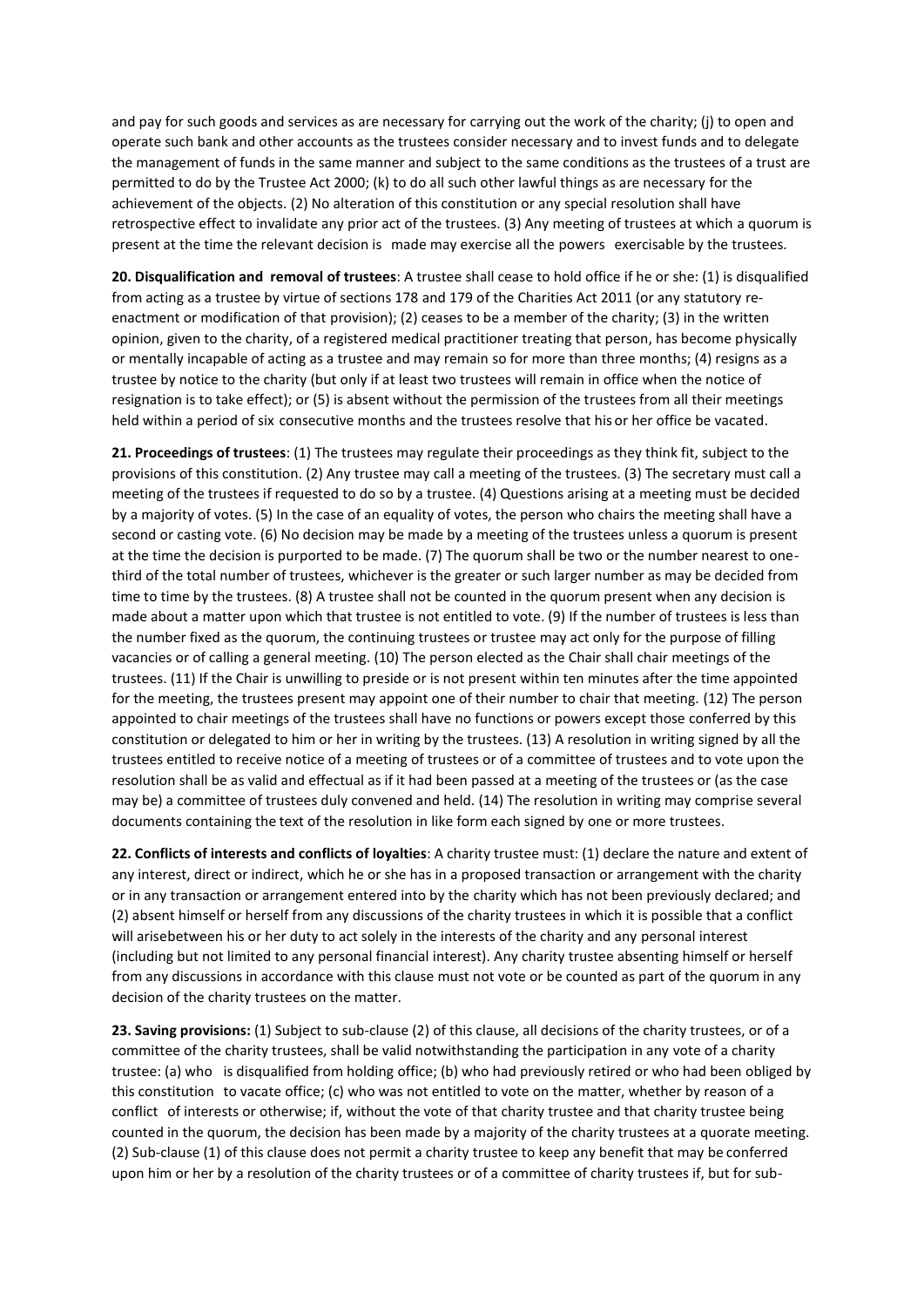clause (1), the resolution would have been void, or if the charity trustee has not complied with clause 22 (Conflicts of interests and conflicts of loyalties).

**24. Delegation**: (1) The trustees may delegate any of their powers or functions to a committee of two or more trustees but the terms of any such delegation must be recorded in the minute book. (2) The trustees may impose conditions when delegating, including the conditions that: (a) the relevant powers are to be exercised exclusively by thecommittee to whom they delegate; (b) no expenditure may be incurred on behalf of the charity except in accordance with a budget previously agreed with the trustees. (3) The trustees may revoke or alter a delegation. (4) All acts and proceedings of any committees must be fully and promptly reported to the trustees.

**25. Irregularities in proceedings**: (1) Subject to sub-clause (2) of this clause, all acts done by a meeting of Trustees, or of a committee of trustees, shall be valid notwithstanding the participation in any vote of a trustee: (a) who was disqualified from holding office; (b) who had previously retired or who had been obliged by the constitution to vacate office; (c) who was not entitled to vote on the matter, whether by reason of a conflict of interests or otherwise; if, without: (d) the vote of that trustee; and (e) that trustee being counted in the quorum, the decision has been made by a majority of the trustees at a quorate meeting. (2) Sub-clause (1) of this clause does not permit a trustee to keep any benefit that may be conferred upon him or her by a resolution of the trustees or of a committee of trustees if the resolution would otherwise have been void. (3) No resolution or act of (a) the trustees (b) any committee of the trustees (c) the charity in general meeting shall be invalidated by reason of the failure to give notice to any trustee or member or by reason of any procedural defect in the meeting unless it is shown that the failure or defect has materially prejudiced a member or the beneficiaries of the charity.

**26. Minutes**: The trustees must keep minutes of all: (1) appointments of officers and trustees made by the trustees; (2) proceedings at meetings of the charity; (3) meetings of the trustees and committees of trustees including: (a) the names of the trustees present at the meeting; (b) the decisions made at the meetings; and (c) where appropriate the reasons for the decisions.

**27. Accounts, Annual Report, Annual Return**: (1) The trustees must comply with their obligations under the Charities Act 2011 with regard to: (a) the keeping of accounting records for the charity; (b) the preparation of annual statements of account for the charity; (c) the transmission of the statements of account to the Commission; (d) the preparation of an Annual Report and its transmission to the Commission; (e) the preparation of an Annual Return and its transmission to the Commission. (2) Accounts must be prepared in accordance with the provisions of any Statement of Recommended Practice issued by the Commission, unless the trustees are required to prepare accounts in accordance with the provisions of such a Statement prepared by another body.

**28. Registered particulars:** The trustees must notify the Commission promptly of any changes to the charity's entry on the Central Register of Charities.

**29. Property**: (1) The trustees must ensure the title to: (a) all land held by or in trust for the charity that is not vested in the Official Custodian of Charities; and (b) all investments held by or on behalf of the charity, is vested either in a corporation entitled to act as custodian trustee or in not less than three individuals appointed by them as holding trustees. (2) The terms of the appointment of any holding trustees must provide that they may act only in accordance with lawful directions of the trustees and that if they do so they will not be liable for the acts and defaults of the trustees or of the members of the charity. (3) The trustees may remove the holding trustees at any time.

**30. Repair and insurance:** The trustees must keep in repair and insure to their full value against fire and other usual risks all the buildings of the charity (except those buildings that are required to be kept in repair and insured by a tenant). They must also insure suitably in respect of public liability and employer's liability.

**31. Notices**: (1) Any notice required by this constitution to be given to or by any person must be: (a) in writing; or (b) given using electronic communications. (2) The charity may give any notice to a member either: (a) personally; or (b) by sending it by post in a prepaid envelope addressed to the member at his or her address;